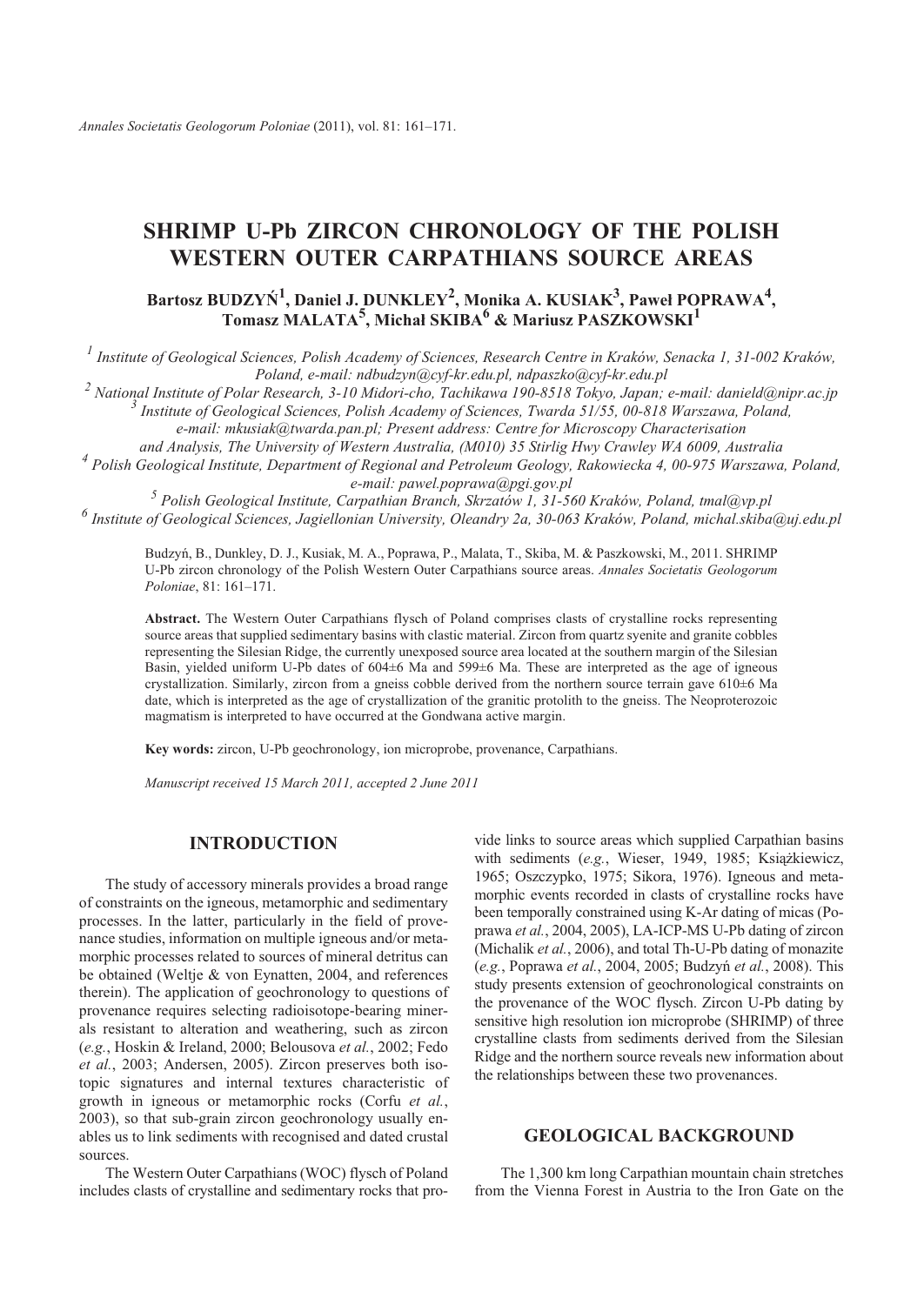

**Fig. 1.** Sketch of the Polish part of the Western Carpathians (modified from Żytko *et al.*, 1989) with sampling locations

Danube in Romania. In Poland (Fig. 1), it comprises the Inner (south) and Outer (north) Carpathians, separated by the Pieniny Klippen Belt (e.g., Oszczypko 2004, 2006, and references therein). The WOC comprise folded and up-thrust flysch rocks deposited between the Late Jurassic and the Neogene, and currently exposed in several tectonic units representing sedimentary basins identified from lithostratigraphic sequences. These include, from the south to the north, the Magura, Silesian, and Skole Basins (e.g., Książkiewicz, 1972, 1977). Clasts of crystalline and sedimentary rocks were supplied to Carpathian sedimentary basins from internal sources (ridges) separating subbasins (*e.g.*, Wieser, 1949; Książkiewicz, 1965; Unrug, 1968; Sikora, 1976; Wieser, 1985; Wójcik-Tabol & Ślączka, 2009 and references therein), and from the external source, the northern margin related to the Małopolska Terrane and/or Brno–Upper Silesia Terrane (Kotas, 1982, 1995) alias Brunovistulicum (e.g., Pharaoh, 1999; Winchester, 2002). Internal detrital sources include the Silesian Ridge and the Magura Ridge that were uplifted, eroded, covered by upthrust rocks and, consequently, are not exposed in the modern land-surface (e.g., Książkiewicz, 1931; Wieser, 1949, 1985). Therefore, investigation of clastic material provides insights into the reconstruction of the evolution of the basement of source areas.

The Silesian Ridge is interpreted as a thick-skinned fold- and-thrust belt rapidly elevated and eroded during the Late Cretaceous and Palaeocene syn-collisional compression, which proximally supplied the Carpathian sedimentary basins with clastic material (Poprawa & Malata, 2006). The wide spectrum of Neoarchaic to Mesoproterozoic  $(2740-1250$  Ma) and Neoproterozoic to Early Cambrian  $(570-530$  Ma) U-Pb ages of igneous zircons from gneiss clasts from Gródek at the Rożnów Lake were obtained using LA-ICP-MS (Michalik *et al.*, 2006). The monazite total Th-U-Pb age of  $592 \pm 11$  Ma from the same gneiss clasts population was also interpreted as related to the igneous protolith (Budzyń et al., 2008). Monazite in a similar gneiss clast from the same flysch horizon in Krzesławice yielded a total Th-U-Pb igneous age of 628±6 Ma (Budzyń *et al.*, 2006). Monazite ages of *ca*. 420–390 Ma were interpreted as related to the protolith of the gneiss from Blizne (Poprawa *et al.*, 2005). Timing of metamorphism is constrained to *ca.* 340–330 Ma by total Th-U-Pb monazite chronology (Poprawa et al., 2005; Budzyń et al., 2008), while K-Ar dating of micas indicates *ca*. 330–250 Ma ages (Poprawa *et al.*, 2005) probably related to the cooling during initial uplift. Moreo ver, Hanžl *et al.* (2000) docu mented *ca.* 320–300 Ma monazite ages for granitic clasts from the Moravian part of the Carpathian flysch belt.

The geochronological data concerning the northern source are more limited compared to those from the Silesian Ridge. The K-Ar dating of muscovite and biotite from several clasts of metamorphic and magmatic rocks yielded *ca*. 550–500 Ma cooling ages interpreted as postdating metamorphism or magmatism in the crystalline basement of the northern source (Ślączka, 1998; Poprawa et al., 2004, 2005). The monazite total Th-U-Pb geochronology from three clasts indicates individual grain ages in a broad range of *ca.* 600–520 Ma, with subordinate younger ages (*ca.*) 500–300 Ma) interpreted as related to diagenetic overprints (Poprawa et al., 2005). The northern source terrain has been considered as an uplifted massif at the southern margin of the European Platform and related to the Małopolska and Brunovistulian terranes, which are recognised north of the Outer Carpathians and beneath the Carpathian accretionary prism (e.g., Oszczypko 2006; Poprawa & Malata, 2006).

#### **ANALYTICAL METHODS**

Observation and identification of minerals in polished thin sections was performed using an optical microscope and a HITACHI S-4700 field-emission scanning electron microscope, equipped with a NORAN Vantage energy dispersive spectrometer. Additionally, identification and quantification of minerals in the samples was performed using X-ray diffractometry (XRD). The samples for XRD analy sis were prepared according to the procedure given by Środoń *et al.* (2001). The XRD patterns were recorded using Philips X'Pert diffractometer with vertical goniometer (PW3020) from  $2^{\circ}$  to 65° 2 $\Theta$ . Quantitative Rietveld XRD analyses were performed using AUTOQUAN/BGMN (GE) Inspection Technologies) program. Samples of igneous rocks were classified according to IUGS classification of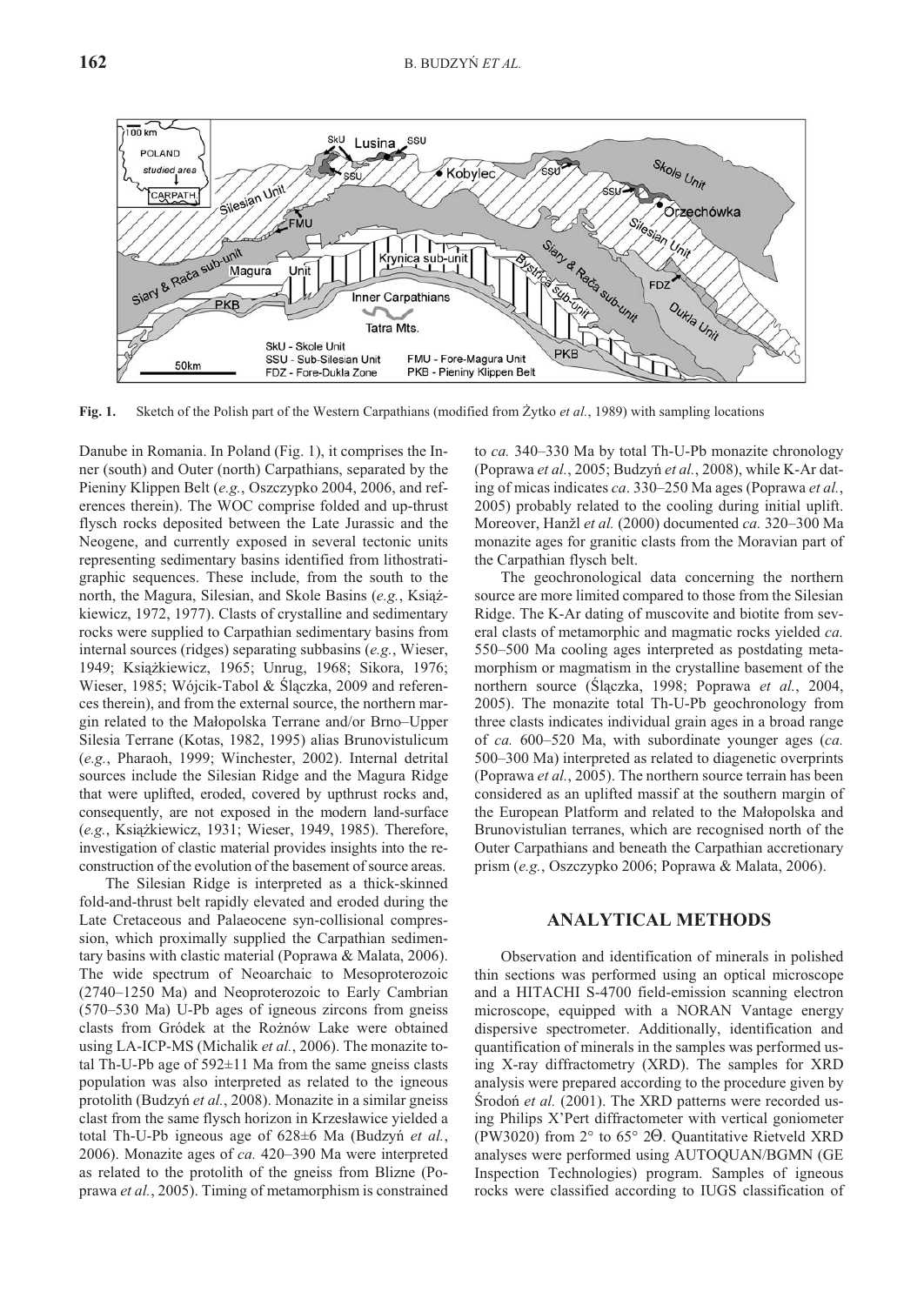| Quartz syenite from Kobylec sample KB2 |               |      |  |  |  |  |  |  |  |  |
|----------------------------------------|---------------|------|--|--|--|--|--|--|--|--|
|                                        | $\frac{0}{0}$ | [±]  |  |  |  |  |  |  |  |  |
| Plagioclase Albite                     | 47.54         | 6.24 |  |  |  |  |  |  |  |  |
| Plagioclase Oligoclase An16            | 17.70         | 4.80 |  |  |  |  |  |  |  |  |
| Microcline                             | 12.02         | 1.92 |  |  |  |  |  |  |  |  |
| Ouartz                                 | 7.63          | 0.51 |  |  |  |  |  |  |  |  |
| Chlorite IIb                           | 7.28          | 0.84 |  |  |  |  |  |  |  |  |
| Muscovite 2M1                          | 3.48          | 0.63 |  |  |  |  |  |  |  |  |
| Plagioclase Andesine An50              | 2.41          | 1.32 |  |  |  |  |  |  |  |  |
| Anatase                                | 0.79          | 0.17 |  |  |  |  |  |  |  |  |
| other minerals                         | 1.10          | 2.28 |  |  |  |  |  |  |  |  |
| Total                                  | 99.95         |      |  |  |  |  |  |  |  |  |
|                                        |               |      |  |  |  |  |  |  |  |  |

|               |      |                                        |               | Gneiss from Lusina sample LS3 |                                   |               |           |  |
|---------------|------|----------------------------------------|---------------|-------------------------------|-----------------------------------|---------------|-----------|--|
| $\frac{0}{0}$ | [±]  |                                        | $\frac{0}{0}$ | $[\pm]$                       |                                   | $\frac{0}{0}$ | $[ \pm ]$ |  |
| 47.54         | 6.24 | Ouartz                                 | 25.17         | 1.11                          | Ouartz                            | 40.37         | 0.93      |  |
| 17.70         | 4.80 | Plagioclase Albite                     | 17.57         | 5.88                          | Plagioclase Oligoclase An25       | 21.50         | 2.04      |  |
| 12.02         | 1.92 | Plagioclase Oligoclase An16            | 15.10         | 4.20                          | Plagioclase Albite                | 11.32         | 2.61      |  |
| 7.63          | 0.51 | Plagioclase Oligoclase An25            | 12.60         | 3.90                          | Biotite 1M                        | 6.79          | 0.72      |  |
| 7.28          | 0.84 | Microcline                             | 12.25         | 4.92                          | Microcline                        | 5.83          | 0.63      |  |
| 3.48          | 0.63 | Muscovite 1M                           | 4.49          | 1.71                          | Muscovite 2M1                     | 5.71          | 0.66      |  |
| 2.41          | 1.32 | Chlorite IIb                           | 3.09          | 1.41                          | Muscovite 1M                      | 2.40          | 0.66      |  |
| 0.79          | 0.17 | Sanidine                               | 2.74          | 1.83                          | Chlorite IIb                      | 2.21          | 0.60      |  |
| 1.10          | 2.28 | Muscovite 2M1                          | 2.27          | 1.38                          | Calcite                           | 0.81          | 0.14      |  |
| 99.95         |      | Plagioclase Andesine An50              | 1.21          | 1.23                          | other minerals                    | 2.94          | 2.28      |  |
|               |      | Pyrite                                 | 0.84          | 0.26                          | Total                             | 99.88         |           |  |
|               |      | Calcite                                | 0.54          | 0.33                          |                                   |               |           |  |
|               |      | other minerals                         | 1.90          | 3.90                          |                                   |               |           |  |
|               |      | Total                                  | 99.77         |                               |                                   |               |           |  |
|               |      | Quartz syenite from Kobylec sample KB2 |               |                               | Granite from Orzechówka sample O1 |               |           |  |

Modal mineral composition calculated using quantitative XRD analysis

| Gneiss from Lusina sample LS3 |      |  |  |  |  |  |  |  |  |  |
|-------------------------------|------|--|--|--|--|--|--|--|--|--|
| $\frac{0}{0}$                 | [±]  |  |  |  |  |  |  |  |  |  |
| 40.37                         | 0.93 |  |  |  |  |  |  |  |  |  |
| 21.50                         | 2.04 |  |  |  |  |  |  |  |  |  |
| 11.32                         | 2.61 |  |  |  |  |  |  |  |  |  |
| 6.79                          | 0.72 |  |  |  |  |  |  |  |  |  |
| 5.83                          | 0.63 |  |  |  |  |  |  |  |  |  |
| 5.71                          | 0.66 |  |  |  |  |  |  |  |  |  |
| 2.40                          | 0.66 |  |  |  |  |  |  |  |  |  |
| 2.21                          | 0.60 |  |  |  |  |  |  |  |  |  |
| 0.81                          | 0.14 |  |  |  |  |  |  |  |  |  |
| 2.94                          | 2.28 |  |  |  |  |  |  |  |  |  |
| 99.88                         |      |  |  |  |  |  |  |  |  |  |
|                               |      |  |  |  |  |  |  |  |  |  |

felsic, phaneritic igneous rocks containing  $>10\%$  of (quartz  $+$  feldspar  $+$  feldspathoids) using the results of quantitative XRD analyses (Table 1).

The rock samples for U-Pb dating were crushed, sieved, and rinsed in the water to obtain schlich followed by hand picking of zircons under a binocular microscope. Zircon grains were mounted in epoxy along with reference zircon FC1 (1099 Ma; Paces & Miller, 1993), polished to expose the grain centres, cleaned to eliminate surface contamination by common lead, and coated with  $100 \text{ Å}$  of high-purity gold. Grains were imaged by cathodoluminescence (CL) and electron backscattering (BSE) with a JEOL JSM-5900 LV scanning electron microscope equipped with a Gatan MiniCL detector, at the National Institute of Polar Research (NIPR), Tokyo. Spots were analysed by SHRIMP-II at NIPR, using a primary  $O_2$ <sup>-</sup> ion beam with a current of 6nA on the sample surface to produce a  $30 \mu m$  long, flat-floored oval pit. Secondary ionisation was measured on a single electron multiplier on mass stations 196 ( $Zr_2O$ ) through to 254 (UO), with a mass resolution of >5000 for  $^{238}$ U<sup>16</sup>O and a sensitivity on  $^{206}$ Pb of 18cps per ppm per nA of primary current. Mass stations were measured through 7 cycles, including count times of 10s per cycle for  $^{204}_{20}$ Pb, background (at 204.04 amu) and  $^{206}Pb$ , and 20s for  $^{207}Pb$ . Reduction of raw data for standards and samples was performed using the SQUID v.1.12a (Ludwig, 2001), and Isoplot v.3.6 (Ludwig, 2003) add-ins for Microsoft Excel 2003. Abundance of U was calibrated against zircon standard SL13 (238 ppm), provided by the Australian National University. U-Th-Pb isotopic ratios were calibrated against 16 measurements of FC1. Corrections for common Pb on U/Pb values and ages were done with common Pb estimated from  $204Pb$  counts and the Stacey and Kramers' (1975) common Pb model for the approximate U-Pb age for each analysis. However, it was found that in all samples the imprecision of  $204Pb$  measurements increased scatter in age estimates. Accordingly, data are also presented and plotted on Tera-Wasserburg

concordia diagrams that were obtained using the  $208Pb$  correction method, which assumes concordance between  $^{206}$ Pb/ $^{238}$ U and  $^{208}$ Pb/ $^{232}$ Th ages. Spot-to-spot errors on the standard were added in quadrature to errors on pooled concordia ages, which take into account both equivalence of data and discordance of mean  $^{206}Pb^{238}U$  and  $^{207}Pb^{206}Pb$ ages (Ludwig, 2003). Individual ratios and ages are quoted and plotted at one sigma, whereas pooled concordia ages are quoted at 95% confidence.

#### **RE SULTS**

#### **Sample description**

Three samples of crystalline rocks collected from the Carpathian flysch were selected for U-Pb zircon dating. The quartz syenite cobble from Kobylec (KB2) and the granite cobble from Orzechówka (O1) (Fig. 1) were collected from conglomerates occurring within the Upper Istebna beds of Palaeocene age (*cf.* Unrug, 1963), representing the Silesian tectonic unit (Fig. 2). The samples are considered to have been derived from the Silesian Ridge (Fig. 3). The gneiss cobble from Lusina (LS3) was collected from the Lhota beds of Albian age. The palaeotransport directions indicate that the source area for this sample most probably was located on the northern margin of the Western Outer Carpathian sedimentary basin (Fig. 3).

Sample KB2 from Kobylec is a fine- to medium-grained quartz syenite, containing albite  $(Ab_{96-98}An_{<1}Kfs_{<3})$ , microcline, quartz, biotite and muscovite (Table 1). Albite grains are up to 4 mm across and commonly sericitized. Some grains are deformed, with cracks filled with calcite and K-feldspar. Microcline occurs as subhedral to anhedral crystals,  $\leq 6$  mm across, with subhedral inclusions of albite. Biotite is strongly altered, and most of the flakes are completely replaced by chlorite with inclusions of anatase. Muscovite is intergrown with chlorite. The accessory minerals include ap-

#### **Ta ble 1**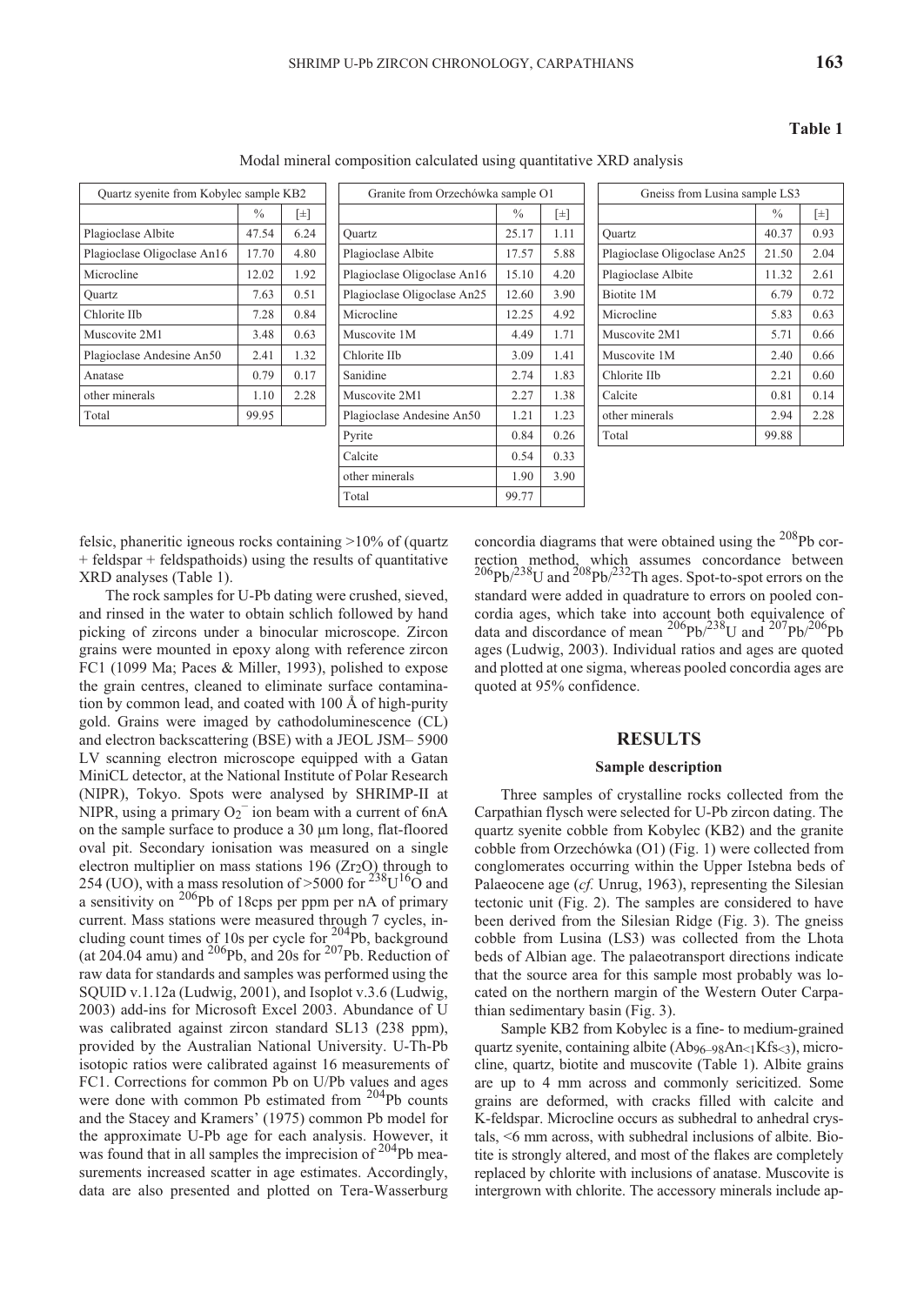

**Fig. 2.** Lithostratigraphic scheme of the Silesian and Subsilesian basin sedimentary fill with position of provenance areas (simplified from Koszarski, 1985; Leszczyński & Malik, 1996, Poprawa & Malata, 2006) and stratigraphic position of analysed cobbles. Figure not to scale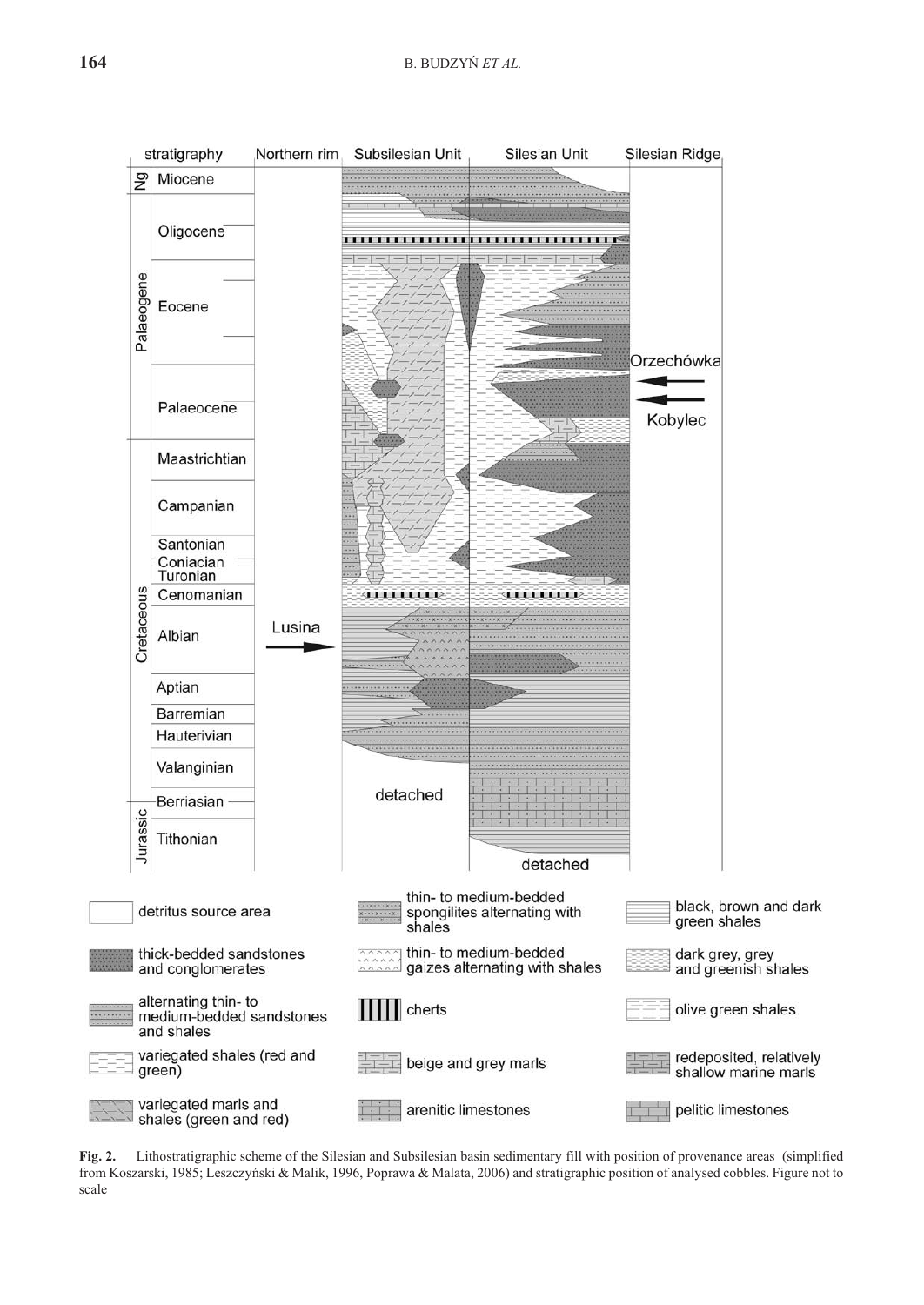

Fig. 3. Cartoon illustrating relation of the Western Outer Carpathian source areas to sedimentary basins and basement domains (modified from Poprawa & Malata,  $2006$ ). Figure not to scale

atite, zircon, anatase and not identified iron oxides. Apatite occurs as subhedral elongated grains, up to  $120 \mu m$  long; larger are commonly cracked, and smaller grains are mostly enclosed in chlorite.

The granite from Orzechówka (sample O1) is medium grained with main mineral assemblage of quartz, plagioclase  $(Ab_{76-82}An_{16-22}Kfs_{1-2})$ , K-feldspar and biotite. The subhedral plagioclase  $\leq 7$  mm across) shows well developed concentric oscillatory zoning with some zones sericitized. Some plagioclase grains form inclusions in the K-feldspar. Biotite flakes, up to 4 mm in size, are commonly chloritized and contain pyrite inclusions intercalating along the cleavage. The accessory minerals include apatite, and zircon. Apatite forms subhedral grains up to *ca*.  $20 \times 100 \mu$ m.

The gneiss from Lusina (sample LS3) is mostly composed of fine-grained quartz, plagioclase  $(Ab_{63-77}Am_{22-37})$ Kfs $\leq$ 1), biotite, and muscovite. Plagioclase ( $\leq$  800 µm across) forms polygonal aggregates with quartz  $\approx$  700  $\mu$ m across), and commonly is sericitized. Some biotite flakes are chloritized. Quartz ribbons and discrete flakes or aggregates of biotite  $(< 900 \mu m$  in length) define the foliation. None of the minerals forms porphyroclasts or porphyroblasts. Accessory minerals include galena, sphalerite and pyrite, the latter occurring as anhedral grains, up to 60 µm across. Grains of sphalerite, up to 100 µm across, contain rare 6 µm wide inclusions of galena. There is no specific evidence to determine the protolith of the gneiss. However, for the purpose of age interpretation, zircon is assumed to be igneous due to their internal textures reflecting os cilla tory zon ing (Fig. 4e, f; *vide* Corfu *et al.*, 2003).

#### **Zircon U-Pb geochronology**

Zircon in the quartz syenite from Kobylec (sample KB2) occurs as euhedral grains. Strong oscillatory zoning with distinctive small cores are visible in CL images (Fig. 4a, b). A total of 11 spots on 9 zircon grains were analysed, with U and Th contents of  $68-252$  ppm and  $41-133$  ppm,

respectively (Table 2). Multiple spots on grains no. 3 and 6 have no significant variation in age. Excluding younger analysis no. 10.1, which may have lost Pb through alteration or weathering, ten <sup>208</sup>Pb-corrected data define a concordia age of  $603.8\pm6.0$  Ma (MSWD of equivalence = 1.2, probability of concordance  $= 0.23$ ; Fig. 5). The age is interpreted as the time of crystallization of the quartz syenite.

Zircon grains in the granite from Orzechówka (sample O1) are euhedral to subhedral and show fine oscillatory zoning typical of igneous growth (Fig. 4c, d). Twelve analytical spots in 8 zircon grains were analysed, with U contents between 125 and 237 ppm, and Th contents of  $47-124$ ppm (Table 2). Together, all  $^{208}$ Pb-corrected data define a concordia age of 598.6 $\pm$ 5.7 Ma (MSWD of equivalence = 0.86, probability of concordance =  $0.16$ ; Fig. 5). The age is interpreted as that of granite crystallization.

The gneiss from Lusina (sample LS3) contains euhedral zir con grains exhibiting either sector (Fig. 4e) or oscillatory (Fig. 4f) zoning. A total of  $14$  spots were analysed on  $12$ grains. There are no significant differences in age or composition between sector and oscillatory-zoned zircon spots, which have U and Th contents of  $68-252$  ppm and  $32-113$ ppm, respectively (Table 2). Two analyses yielded younger age estimates, but also have elevated common Pb, and thus probably represent contaminated and/or altered zircon. The remaining 12 data from 10 grains define a concordia age of 609.7 $\pm$ 6.3 Ma (MSWD of equivalence = 1.0, probability of concordance  $= 0.45$ ; Fig. 5). From the consistency of ages and compositions between sector and oscillatory-zoned zircon, the concordia age is interpreted as that of the magmatic crystallization of the granitic protolith to the gneiss.

#### **DISCUSSION AND CONCLUSIONS**

The previous knowledge of the geological setting of the un exposed Silesian Ridge relied on geochronological data from sedimentary cover, including limited data from clasts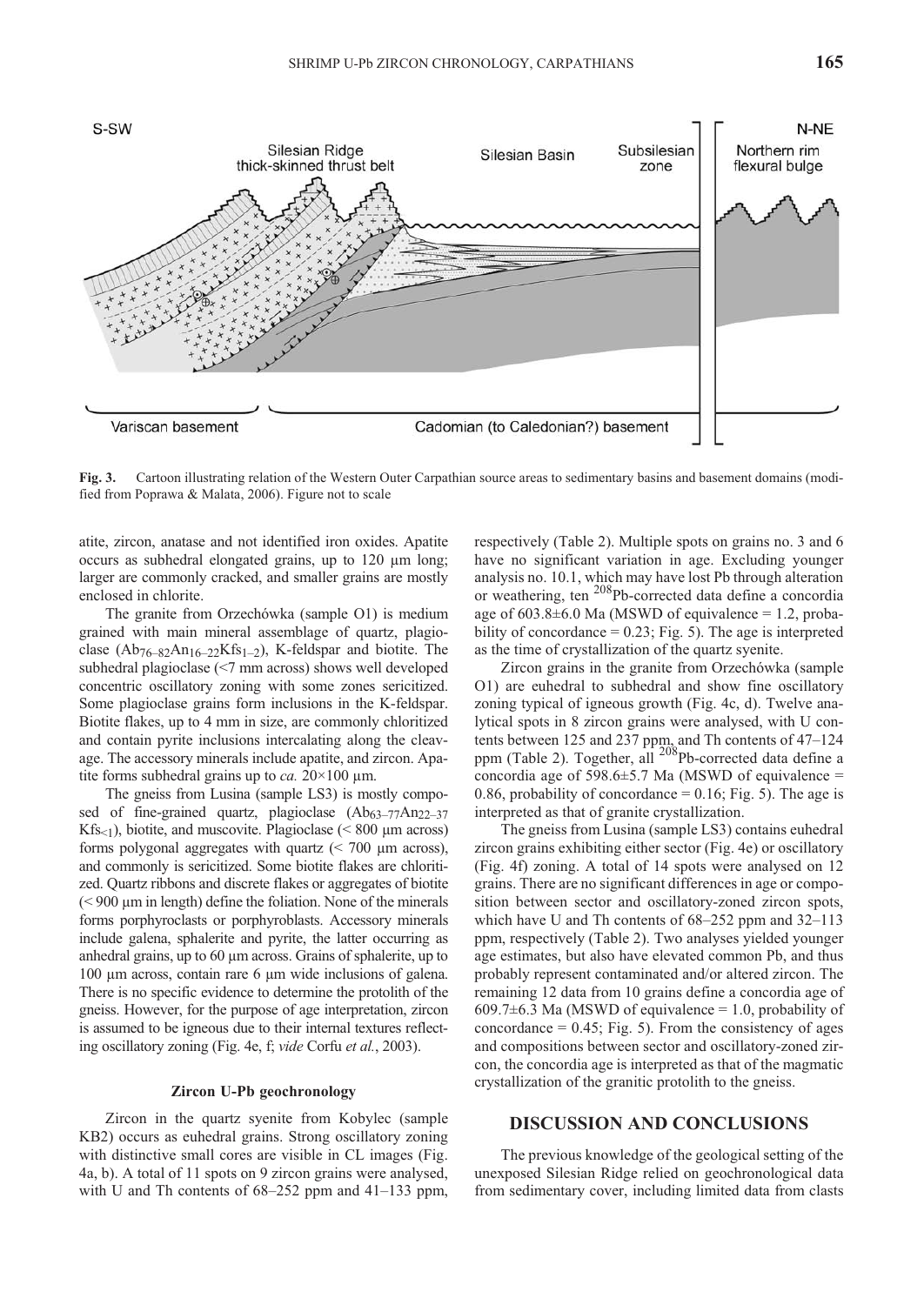| Spot | $\%$<br>$^{206}Pb_c$     | ppm<br>U | ppm<br>Th | $232$ Th/<br>$^{238}\!U$ | ppm<br>$206Pb*$ | (1)<br>$^{206}Pb/^{238}U$<br>Age | 1 <sub>se</sub> | (2)<br>$^{206}Pb/^{238}U$<br>Age | 1 <sub>se</sub> | (3)<br>$^{206}Pb/^{238}U$<br>Age | 1 <sub>se</sub> | (1)<br>$^{207}Pb/^{206}Pb$<br>Age | 1 <sub>se</sub> | (3)<br>$^{207}Pb/^{206}Pb$<br>Age | 1se | (1)<br>208Pb/232Th<br>Age | 1 <sub>se</sub> |
|------|--------------------------|----------|-----------|--------------------------|-----------------|----------------------------------|-----------------|----------------------------------|-----------------|----------------------------------|-----------------|-----------------------------------|-----------------|-----------------------------------|-----|---------------------------|-----------------|
|      |                          |          |           |                          |                 |                                  |                 | Quartz syenite KB2               |                 |                                  |                 |                                   |                 |                                   |     |                           |                 |
| 1.1  | ÷.                       | 162      | 65        | 0.41                     | 13.2            | 585.7                            | 7.0             | 586.7                            | 7.2             | 587.5                            | 7.5             | 532                               | 34              | 630                               | 47  | 556                       | 12              |
| 2.1  | $\overline{\phantom{a}}$ | 207      | 91        | 0.45                     | 17.6            | 608.9                            | 7.2             | 608.9                            | 7.3             | 610.0                            | 7.7             | 608                               | 26              | 665                               | 45  | 592                       | 10              |
| 3.1  | ÷.                       | 191      | 87        | 0.47                     | 16.0            | 597.7                            | 7.1             | 597.8                            | 7.2             | 599.2                            | 7.6             | 593                               | 32              | 668                               | 49  | 577                       | 11              |
| 3.2  | $\sim$                   | 170      | 82        | 0.50                     | 14.1            | 592.1                            | 7.1             | 592.2                            | 7.3             | 594.9                            | 7.7             | 587                               | 46              | 726                               | 55  | 555                       | 11              |
| 4.1  | 0.17                     | 182      | 133       | 0.75                     | 15.5            | 611.5                            | 7.3             | 612.0                            | 7.5             | 610.5                            | 8.3             | 587                               | 24              | 534                               | 82  | 620                       | 9.4             |
| 6.1  | $\sim$                   | 95       | 41        | 0.45                     | 7.85            | 591.7                            | 8.9             | 590.8                            | 7.8             | 591.7                            | 8.2             | 638                               | 237             | 640                               | 59  | 591                       | 74              |
| 6.2  | $\sim$                   | 165      | 74        | 0.46                     | 14.1            | 610.7                            | 7.4             | 610.3                            | 7.5             | 610.3                            | 7.9             | 630                               | 28              | 613                               | 51  | 616                       | 11              |
| 7.1  | 0.30                     | 231      | 130       | 0.58                     | 19.8            | 614.0                            | 7.2             | 613.1                            | 7.4             | 612.2                            | 7.9             | 657                               | 22              | 566                               | 64  | 634                       | 10              |
| 8.1  | 0.01                     | 197      | 84        | 0.44                     | 16.6            | 603.5                            | 7.2             | 603.2                            | 7.3             | 602.9                            | 7.7             | 614                               | 27              | 585                               | 48  | 612                       | 11              |
| 9.1  | 0.20                     | 127      | 57        | 0.46                     | 10.8            | 612.6                            | 7.8             | 612.0                            | 7.8             | 610.9                            | 8.1             | 641                               | 101             | 551                               | 59  | 638                       | 33              |
| 10.1 | $\sim$                   | 111      | 50        | 0.47                     | 8.79            | 569.7                            | 7.3             | 569.9                            | 7.5             | 570.4                            | 7.9             | 557                               | 39              | 597                               | 61  | 559                       | 12              |
|      |                          |          |           |                          |                 |                                  |                 |                                  | Granite O1      |                                  |                 |                                   |                 |                                   |     |                           |                 |
| 1.1  |                          | 221      | 98        | 0.46                     | 18.5            | 599.5                            | 7.2             | 598.6                            | 7.3             | 599.1                            | 7.7             | 646                               | 36              | 624                               | 49  | 606                       | 13              |
| 2.1  | ÷.                       | 237      | 102       | 0.44                     | 20.0            | 603.2                            | 7.2             | 603.7                            | 7.4             | 603.8                            | 7.7             | 578                               | 24              | 609                               | 54  | 594                       | 10              |
| 3.1  | $\omega$                 | 236      | 124       | 0.55                     | 19.2            | 584.5                            | 7.0             | 584.4                            | 7.2             | 584.8                            | 7.7             | 590                               | 27              | 608                               | 63  | 580                       | 11              |
| 4.1  | $\overline{\phantom{a}}$ | 167      | 63        | 0.39                     | 13.8            | 594.4                            | 8.0             | 593.0                            | 8.2             | 593.3                            | 8.5             | 665                               | 42              | 612                               | 50  | 612                       | 17              |
| 5.1  | 0.04                     | 210      | 73        | 0.36                     | 17.4            | 595.8                            | 7.2             | 596.2                            | 7.3             | 596.0                            | 7.6             | 573                               | 28              | 586                               | 43  | 591                       | 11              |
| 5.2  | 0.18                     | 143      | 59        | 0.43                     | 11.8            | 593.3                            | 7.7             | 593.7                            | 7.8             | 592.8                            | 8.2             | 573                               | 39              | 544                               | 62  | 602                       | 13              |
| 5.3  | 0.01                     | 180      | 95        | 0.55                     | 15.3            | 606.9                            | 9.9             | 607.5                            | 10.1            | 607.1                            | 10.7            | 575                               | 32              | 587                               | 77  | 604                       | 13              |
| 6.1  | $\omega$                 | 230      | 73        | 0.33                     | 19.6            | 609.4                            | 7.2             | 608.9                            | 7.4             | 609.4                            | 7.6             | 632                               | 29              | 636                               | 38  | 608                       | 13              |
| 6.2  | 0.02                     | 160      | 47        | 0.31                     | 13.7            | 612.4                            | 9.9             | 611.6                            | 7.7             | 611.8                            | 7.9             | 651                               | 314             | 618                               | 42  | 627                       | 151             |
| 7.1  | 0.00                     | 183      | 106       | 0.60                     | 15.3            | 598.8                            | 7.3             | 597.9                            | 7.5             | 599.1                            | 8.0             | 643                               | 28              | 660                               | 62  | 595                       | 10              |
| 7.2  | 0.01                     | 125      | 75        | 0.62                     | 10.3            | 589.8                            | 7.6             | 588.5                            | 7.7             | 589.2                            | 8.3             | 651                               | 61              | 622                               | 75  | 596                       | 16              |
| 8.1  | $\omega$                 | 212      | 80        | 0.39                     | 17.3            | 586.3                            | 7.2             | 584.0                            | 7.3             | 585.9                            | 7.6             | 703                               | 37              | 684                               | 45  | 593                       | 14              |
|      |                          |          |           |                          |                 |                                  |                 |                                  | Gneiss LS3      |                                  |                 |                                   |                 |                                   |     |                           |                 |
| 1.1  | 0.09                     | 144      | 99        | 0.71                     | 12.4            | 613.6                            | 7.8             | 612.5                            | 7.8             | 611.8                            | 8.6             | 669                               | 71              | 576                               | 78  | 630                       | 17              |
| 2.1  | $\sim$                   | 89       | 56        | 0.64                     | 7.91            | 628.6                            | 10.7            | 631.8                            | 10.9            | 631.6                            | 11.8            | 467                               | 75              | 621                               | 105 | 598                       | 21              |
| 2.2  | ÷.                       | 103      | 59        | 0.59                     | 8.72            | 606.8                            | 9.9             | 607.1                            | 10.1            | 607.2                            | 10.8            | 591                               | 35              | 612                               | 82  | 602                       | 13              |
| 3.1  | ÷.                       | 68       | 43        | 0.66                     | 5.81            | 611.0                            | 8.4             | 612.2                            | 8.6             | 614.0                            | 9.4             | 553                               | 62              | 700                               | 97  | 582                       | 18              |
| 4.1  | $\sim$                   | 104      | 82        | 0.81                     | 8.89            | 607.9                            | 7.9             | 610.3                            | 8.0             | 611.9                            | 9.0             | 486                               | 71              | 691                               | 88  | 577                       | 14              |
| 5.1  | ÷.                       | 89       | 58        | 0.67                     | 7.72            | 620.5                            | 8.1             | 620.7                            | 8.3             | 621.6                            | 9.0             | 609                               | 41              | 661                               | 79  | 610                       | 12              |
| 6.1  | $\omega$                 | 103      | 51        | 0.51                     | 8.68            | 603.3                            | 7.9             | 602.1                            | 8.0             | 602.9                            | 8.5             | 659                               | 51              | 640                               | 65  | 608                       | 16              |
| 6.2  | 0.38                     | 120      | 71        | 0.61                     | 10.6            | 627.0                            | 11.7            | 628.6                            | 12.0            | 626.1                            | 12.9            | 548                               | 58              | 503                               | 107 | 636                       | 18              |
| 7.1  | 0.11                     | 108      | 32        | 0.31                     | 8.91            | 590.9                            | 8.8             | 588.7                            | 7.9             | 589.5                            | 8.1             | 700                               | 208             | 632                               | 52  | 621                       | 99              |
| 8.1  | 2.59                     | 134      | 68        | 0.52                     | 11.0            | 576.8                            | 7.4             | 577.6                            | 7.4             | 575.4                            | 8.1             | 538                               | 100             | 459                               | 111 | 594                       | 27              |
| 9.1  | 0.26                     | 115      | 113       | 1.01                     | 9.8             | 606.3                            | 7.7             | 608.7                            | 7.9             | 606.7                            | 9.2             | 480                               | 59              | 500                               | 124 | 604                       | 12              |
| 10.1 | 0.05                     | 252      | 98        | 0.40                     | 21.6            | 613.9                            | 7.2             | 612.5                            | 7.4             | 612.6                            | 7.7             | 678                               | 29              | 616                               | 43  | 635                       | 12              |
| 11.1 | 2.31                     | 157      | 90        | 0.59                     | 12.9            | 578.5                            | 8.0             | 576.8                            | 7.7             | 575.0                            | 8.9             | 668                               | 214             | 479                               | 267 | 616                       | 55              |
| 12.1 | $\sim$                   | 176      | 79        | 0.46                     | 14.6            | 595.1                            | 7.4             | 593.3                            | 7.5             | 594.5                            | 7.9             | 681                               | 33              | 654                               | 55  | 603                       | 14              |

|  |  |  |  | Isotopic data for zircon grains in quartz svenite clast from Kobylec (sample KB2) |  |
|--|--|--|--|-----------------------------------------------------------------------------------|--|
|  |  |  |  |                                                                                   |  |
|  |  |  |  |                                                                                   |  |
|  |  |  |  |                                                                                   |  |

Errors are 1-sigma (1se); Pb<sub>c</sub> and Pb\* indicate the common and radiogenic portions, respectively.

Error in Standard calibration was 0.32% (not included in above errors but required when comparing data from different mounts).

(1) Common Pb estimated and corrected for using measured <sup>204</sup>Pb.

(2) Common Pb estimated and corrected for by assuming  $^{206}Pb/^{238}U^{-207}Pb/^{235}U$  age-concordance

(3) Common Pb estimated and corrected for by assuming  $^{206}Pb^{238}U^{-208}Pb^{232}Th$  age-concordance

of crystalline rocks (Poprawa et al., 2005). The monazite and mica geochronology indicates three main age patterns recorded in clasts of granitoids, gneisses and granulites. The Cadomian monazite dates were interpreted as related to the magmatism (Michalik *et al.*, 2006; Budzyñ *et al.*, 2008), while younger dates represented a magmatic and/or metamorphic event at *ca*. 380 Ma, followed by Variscan metamorphic overprint at *ca*. 330 Ma (Poprawa et al., 2004, 2005; Budzyń et al., 2008). The quartz syenite and granite samples selected in this study are not affected by metamorphism, except some signs of hydrothermal alterations interpreted as related to post-magmatic processes. It was expected, therefore, to obtain Variscan zircon ages. However, the U-Pb dating yielded only Cadomian ages (599±6 Ma and  $604±6$  Ma), which are within error of a previously reported monazite total Th-U-Pb age for the igneous protolith of gneiss clast (592±11 Ma; Budzyñ *et al.*, 2008). The pre vious ages obtained from U-Pb dating of zircon in gneiss clasts with igneous protoliths range from *ca*. 2740 Ma to 1250, along with younger ages concentrated at 570–520 Ma (LA-ICP-MS; Michalik et al., 2006). In contrast, there are no data in our study indicating the Archaic or Mesoprotero-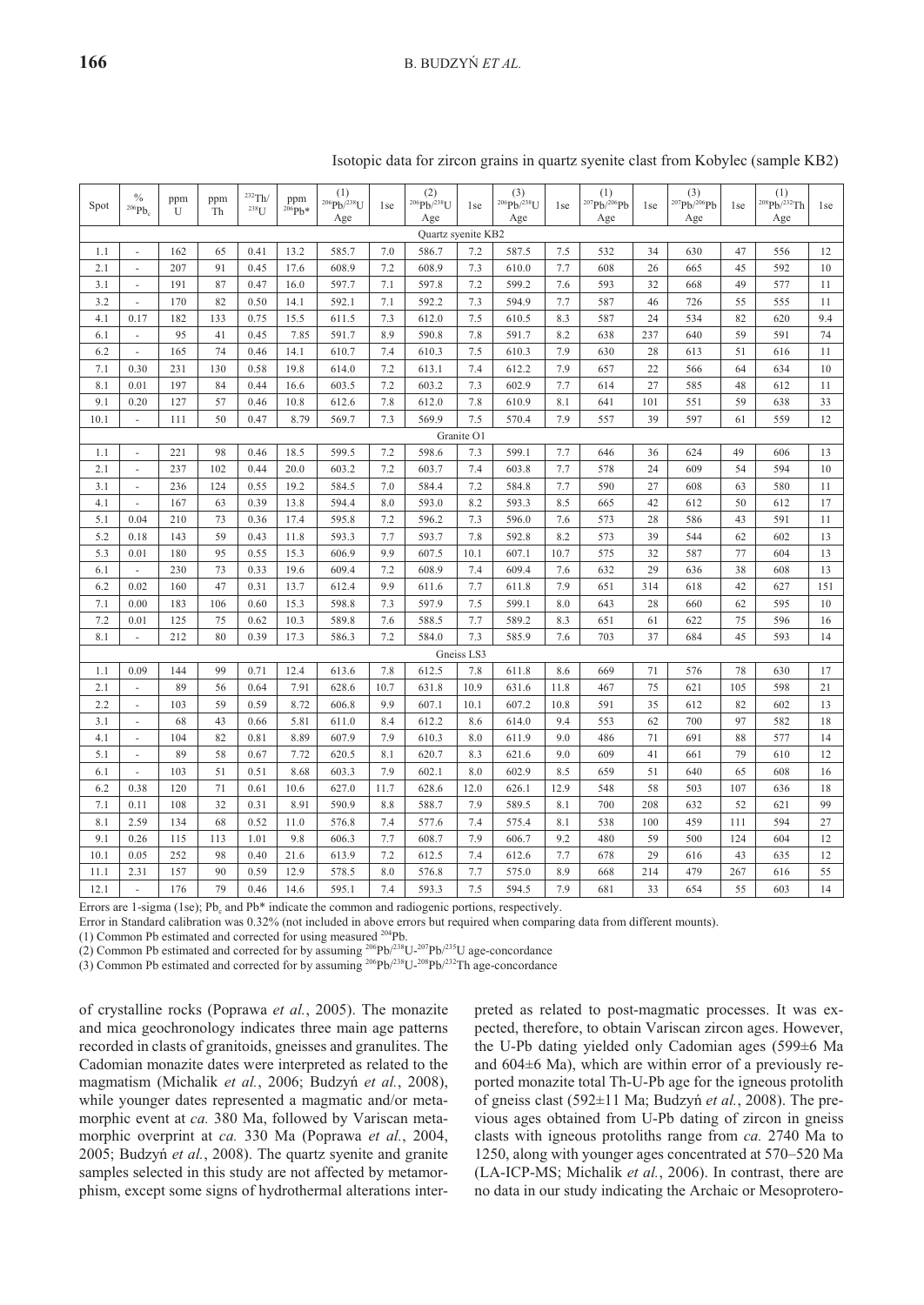#### Table 2

# granite clast from Orzechówka (sample O1) and gneiss clast from Lusina (sample LS3)

| $(1) \%$<br>Discor-<br>dant | (3)<br>%Discor-<br>dant | Total<br>$238$ U/ $206$ Pb | $\pm\frac{0}{0}$ | Total<br>$^{207}Pb/^{206}Pb$ | $\pm\frac{0}{0}$ | (1)<br><sup>238</sup> U/ <sup>206</sup> Pb* | $\pm\frac{0}{0}$   | (1)<br><sup>207</sup> Pb*/206Pb* | $\pm\frac{0}{0}$ | (3)<br>238U/206Pb* | $\pm\%$ | (3)<br>$^{207}Pb*/$<br>$206Pb*$ | $\pm\frac{0}{0}$ |
|-----------------------------|-------------------------|----------------------------|------------------|------------------------------|------------------|---------------------------------------------|--------------------|----------------------------------|------------------|--------------------|---------|---------------------------------|------------------|
|                             |                         |                            |                  |                              |                  |                                             | Quartz syenite KB2 |                                  |                  |                    |         |                                 |                  |
| $-9$                        | $\tau$                  | 10.49                      | 1.3              | 0.06000                      | 1.2              | 10.51                                       | 1.3                | 0.05805                          | 1.6              | 10.48              | 1.3     | 0.0607                          | 2.2              |
| $\boldsymbol{0}$            | 9                       | 10.09                      | 1.2              | 0.06063                      | 1.0              | 10.10                                       | 1.2                | 0.06011                          | 1.2              | 10.08              | 1.3     | 0.0617                          | 2.1              |
| $-1$                        | 11                      | 10.27                      | 1.2              | 0.06115                      | 1.2              | 10.29                                       | 1.2                | 0.05972                          | 1.5              | 10.27              | 1.3     | 0.0618                          | 2.3              |
| $-1$                        | 22                      | 10.37                      | 1.3              | 0.06170                      | 1.7              | 10.39                                       | 1.3                | 0.05950                          | 2.1              | 10.34              | 1.4     | 0.0635                          | 2.6              |
| $-4$                        | $-12$                   | 10.05                      | 1.3              | 0.05951                      | 1.1              | 10.05                                       | 1.3                | 0.05955                          | 1.1              | 10.07              | 1.4     | 0.0581                          | 3.7              |
| 8                           | 8                       | 10.42                      | 1.3              | 0.05985                      | 1.6              | 10.40                                       | 1.6                | 0.06100                          | 11.0             | 10.40              | 1.4     | 0.0610                          | 2.7              |
| 3                           | $\mathbf{0}$            | 10.07                      | 1.3              | 0.05999                      | 1.2              | 10.06                                       | 1.3                | 0.06075                          | 1.3              | 10.07              | 1.4     | 0.0603                          | 2.4              |
| $\tau$                      | $^{\rm -8}$             | 10.01                      | 1.2              | 0.06143                      | 1.0              | 10.01                                       | 1.2                | 0.06151                          | 1.0              | 10.04              | 1.4     | 0.0590                          | 3.0              |
| $\overline{2}$              | $-3$                    | 10.20                      | 1.2              | 0.05958                      | 1.1              | 10.19                                       | 1.2                | 0.06030                          | 1.2              | 10.20              | 1.3     | 0.0595                          | 2.2              |
| 5                           | $-10$                   | 10.04                      | 1.3              | 0.06026                      | 1.4              | 10.03                                       | 1.3                | 0.06100                          | 4.7              | 10.06              | 1.4     | 0.0586                          | 2.7              |
| $-2$                        | 5                       | 10.81                      | 1.3              | 0.05957                      | 1.5              | 10.82                                       | 1.3                | 0.05870                          | 1.8              | 10.81              | 1.4     | 0.0598                          | 2.8              |
| Granite O1                  |                         |                            |                  |                              |                  |                                             |                    |                                  |                  |                    |         |                                 |                  |
| 8                           | $\overline{4}$          | 10.27                      | 1.3              | 0.06021                      | 1.1              | 10.26                                       | 1.3                | 0.06120                          | 1.7              | 10.27              | 1.3     | 0.0606                          | 2.3              |
| $-4$                        | $\mathbf{1}$            | 10.20                      | 1.3              | 0.05926                      | 1.1              | 10.19                                       | 1.3                | 0.05929                          | 1.1              | 10.18              | 1.3     | 0.0601                          | 2.5              |
| $\mathbf{1}$                | $\overline{4}$          | 10.53                      | 1.3              | 0.06008                      | 1.2              | 10.54                                       | 1.3                | 0.05962                          | 1.3              | 10.53              | 1.4     | 0.0601                          | 2.9              |
| 12                          | 3                       | 10.38                      | 1.4              | 0.05989                      | 1.3              | 10.35                                       | 1.4                | 0.06170                          | 1.9              | 10.37              | 1.5     | 0.0602                          | 2.3              |
| $-4$                        | $-2$                    | 10.32                      | 1.3              | 0.05981                      | 1.2              | 10.33                                       | 1.3                | 0.05917                          | 1.3              | 10.32              | 1.3     | 0.0595                          | 2.0              |
| $-3$                        | $-8$                    | 10.36                      | 1.4              | 0.05990                      | 1.6              | 10.37                                       | 1.4                | 0.05920                          | 1.8              | 10.38              | 1.4     | 0.0584                          | 2.8              |
| $-5$                        | $-3$                    | 10.13                      | 1.7              | 0.05961                      | 1.4              | 10.13                                       | 1.7                | 0.05923                          | 1.5              | 10.13              | 1.9     | 0.0595                          | 3.5              |
| $\overline{4}$              | $\overline{4}$          | 10.09                      | 1.2              | 0.06058                      | 1.1              | 10.09                                       | 1.2                | 0.06080                          | 1.4              | 10.09              | 1.3     | 0.0609                          | 1.7              |
| 6                           | $\mathbf{1}$            | 10.04                      | 1.3              | 0.06059                      | 1.3              | 10.03                                       | 1.7                | 0.06130                          | 15.0             | 10.05              | 1.3     | 0.0604                          | 2.0              |
| $\overline{7}$              | 10                      | 10.27                      | 1.3              | 0.06163                      | 1.2              | 10.27                                       | 1.3                | 0.06112                          | 1.3              | 10.27              | 1.4     | 0.0616                          | 2.9              |
| 10                          | 6                       | 10.45                      | 1.3              | 0.06061                      | 1.5              | 10.44                                       | 1.4                | 0.06130                          | 2.8              | 10.45              | 1.5     | 0.0605                          | 3.5              |
| 20                          | 17                      | 10.52                      | 1.3              | 0.06158                      | 1.2              | 10.50                                       | 1.3                | 0.06280                          | 1.7              | 10.51              | 1.4     | 0.0623                          | 2.1              |
|                             |                         |                            |                  |                              |                  |                                             | Gneiss LS3         |                                  |                  |                    |         |                                 |                  |
| 9                           | $-6$                    | 10.04                      | 1.3              | 0.06001                      | 1.3              | 10.01                                       | 1.3                | 0.06180                          | 3.3              | 10.04              | 1.5     | 0.0593                          | 3.6              |
| $-26$                       | $-2$                    | 9.72                       | 1.8              | 0.06034                      | 1.6              | 9.76                                        | 1.8                | 0.05640                          | 3.4              | 9.71               | 2.0     | 0.0605                          | 4.9              |
| $-3$                        | $\mathbf{1}$            | 10.13                      | 1.7              | 0.05977                      | 1.6              | 10.13                                       | 1.7                | 0.05964                          | 1.6              | 10.12              | 1.9     | 0.0602                          | 3.8              |
| $-9$                        | 14                      | 10.03                      | 1.4              | 0.06120                      | 1.9              | 10.06                                       | 1.4                | 0.05860                          | 2.8              | 10.01              | 1.6     | 0.0628                          | 4.5              |
| $-20$                       | 13                      | 10.07                      | 1.3              | 0.06058                      | 1.6              | 10.11                                       | 1.4                | 0.05680                          | 3.2              | 10.04              | 1.5     | 0.0625                          | 4.1              |
| $-2$                        | 6                       | 9.89                       | 1.4              | 0.06070                      | 1.7              | 9.90                                        | 1.4                | 0.06010                          | 1.9              | 9.88               | 1.5     | 0.0616                          | 3.7              |
| 9                           | 6                       | 10.20                      | 1.4              | 0.06090                      | 1.6              | 10.19                                       | 1.4                | 0.06160                          | 2.4              | 10.20              | 1.5     | 0.0610                          | 3.0              |
| $-13$                       | $-20$                   | 9.77                       | 2.0              | 0.06040                      | 1.7              | 9.79                                        | 2.0                | 0.05850                          | 2.7              | 9.80               | 2.2     | 0.0573                          | 4.9              |
| 19                          | $\tau$                  | 10.43                      | 1.4              | 0.06170                      | 1.6              | 10.42                                       | 1.6                | 0.06280                          | 9.8              | 10.44              | 1.4     | 0.0608                          | 2.4              |
| $-7$                        | $-20$                   | 10.43                      | 1.3              | 0.07740                      | 1.5              | 10.68                                       | 1.3                | 0.05820                          | 4.6              | 10.71              | 1.5     | 0.0562                          | 5.0              |
| $-21$                       | $-18$                   | 10.11                      | 1.3              | 0.05937                      | 1.5              | 10.14                                       | 1.3                | 0.05670                          | 2.7              | 10.13              | 1.6     | 0.0572                          | 5.6              |
| 10                          | $\mathbf{1}$            | 10.03                      | 1.2              | 0.06075                      | 1.0              | 10.01                                       | 1.2                | 0.06210                          | 1.3              | 10.03              | 1.3     | 0.0603                          | 2.0              |
| $15\,$                      | $-17$                   | 10.47                      | 1.3              | 0.07550                      | 4.6              | 10.65                                       | 1.4                | 0.06180                          | 10.0             | 10.72              | 1.6     | 0.0567                          | 12.0             |
| 14                          | 10                      | 10.36                      | 1.3              | 0.06078                      | 1.2              | 10.34                                       | 1.3                | 0.06219                          | 1.6              | 10.35              | 1.4     | 0.0614                          | 2.6              |

zoic events recorded by zircon. The new ages for clasts reveal that the Silesian Ridge included Cadomian granites not affected by later significant deformation or thermal events, as well as granites metamorphosed into gneisses during the Variscan orogeny (cf. Michalik et al., 2006; Budzyń et al.,  $2008$ ).

The previous data on the northern source included total Th-U-Pb dating of monazite in a granite clast from Lusina that yielded various apparent (single analysis) dates of ca. 300 Ma, 360 Ma, 520-550 Ma, and 640 Ma (Poprawa et al., 2005). These are difficult to compare with our zircon results. Although these dates are geologically meaningful, several factors can be considered as a cause of such scattered results, including methodological errors (cf. Jercinovic & Williams, 2005) or the effect of fluids (*cf.* Harlov &

Hetherington, 2010; Budzyń et al., 2011; Williams et al., 2011). Furthermore, a 530±20 Ma K-Ar muscovite age for a granite clast from the same locality (Poprawa et al., 2004) suggests that significant metamorphism probably did not occur after this time, assuming that both granitic clasts were derived from the same source. Currently, comparing our results with the previous ones is strongly limited, and continuation of the geochronological works is required to expand and verify previous data, possibly applying several methods, such as Sm-Nd and Lu-Hf dating of garnet, Th-U-Pb monazite dating, U-Pb zircon dating, and Ar-Ar dating of mica.

The Cadomian age (610 $\pm$ 6 Ma) of igneous zircon in the gneiss clast from Lusina provides a date for magmatism in the northern source of clastic material supplied to the Carpa-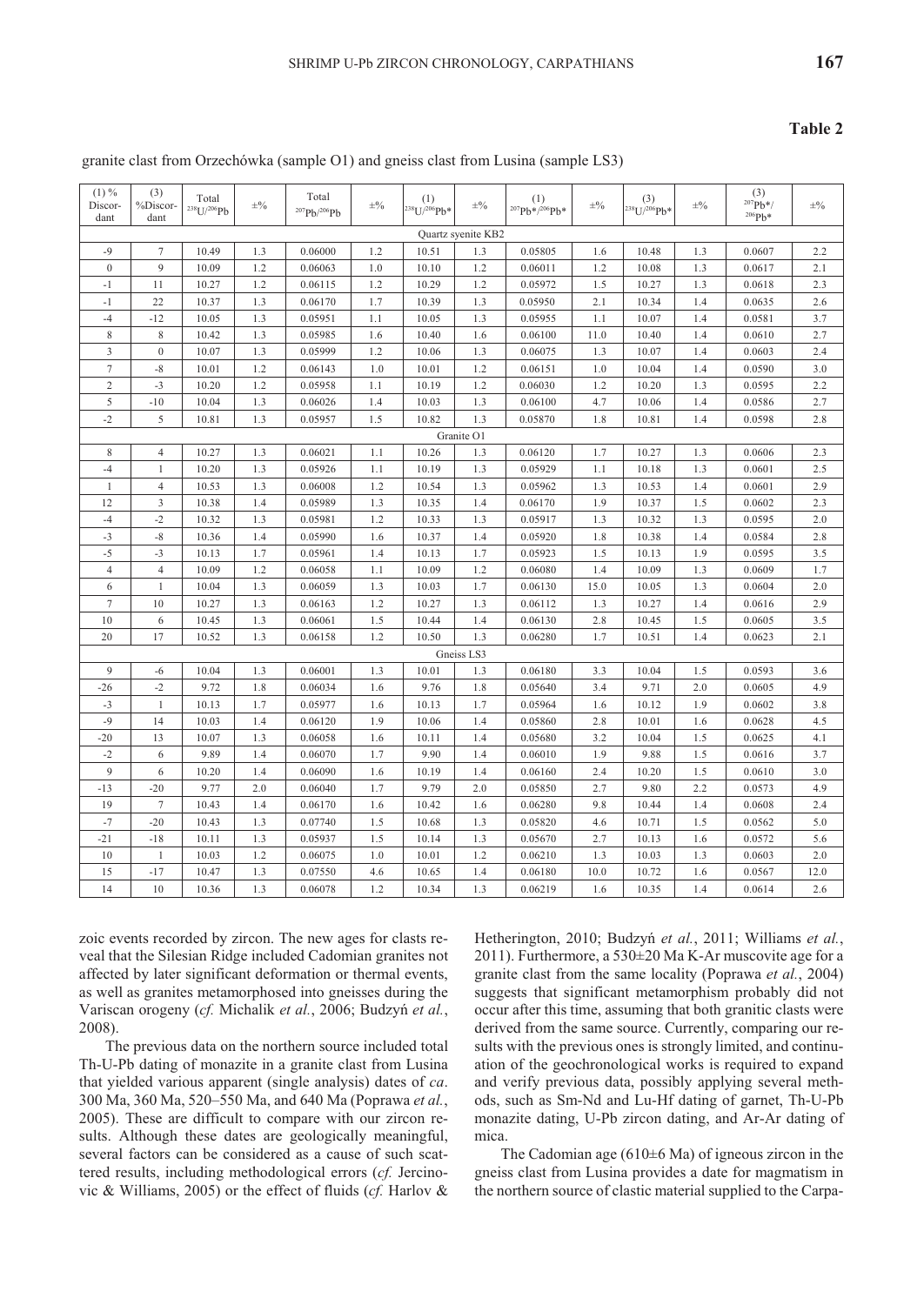

Fig. 4. Cathodoluminescence images of selected analysed zircon grains from (A, B) the quartz syenite clast from Kobylec (sample KB2); (C, D) the granite clast from Orzechówka (sample O1); and (E, F) the gneiss clast from Lusina (sample LS3). Analytical spot labels correspond with the labels in Table 2

thian sedimentary basins. The Cadomian basement is documented in the Brunovistulian and Małopolska terranes in the southern part of the European platform, over which the WOC were thrust (Dudek, 1980; Żelaźniewicz, 1998; Żelaźniewicz et al., 2009; Kalvoda & Bábek, 2010). Zircon ages of Brunovistulian granitoids range from *ca.* 600 to 580 Ma (van Breemen *et al.*, 1982; Friedl *et al.*, 1998), and are equivalent to Ar-Ar ages (van Breemen et al., 1982; Finger *et al.*, 2000a, b). Similarly, *ca.* 600 and 570 Ma SHRIMP zir con ages were recorded in gneisses from the Strzelin Massif in the eastern part of the Fore-Sudetic Block (NE margin of the Bohemian Massif) (Oberc-Dziedzic et al., 2003, 2005; Klimas et al., 2009). Recent chronology of detrital zircon grains in the flysch series from Małopolska terrane yielded 670–570 Ma ages (Żelaźniewicz *et al.*, 2009). Furthermore, gneissic granitoid clasts are known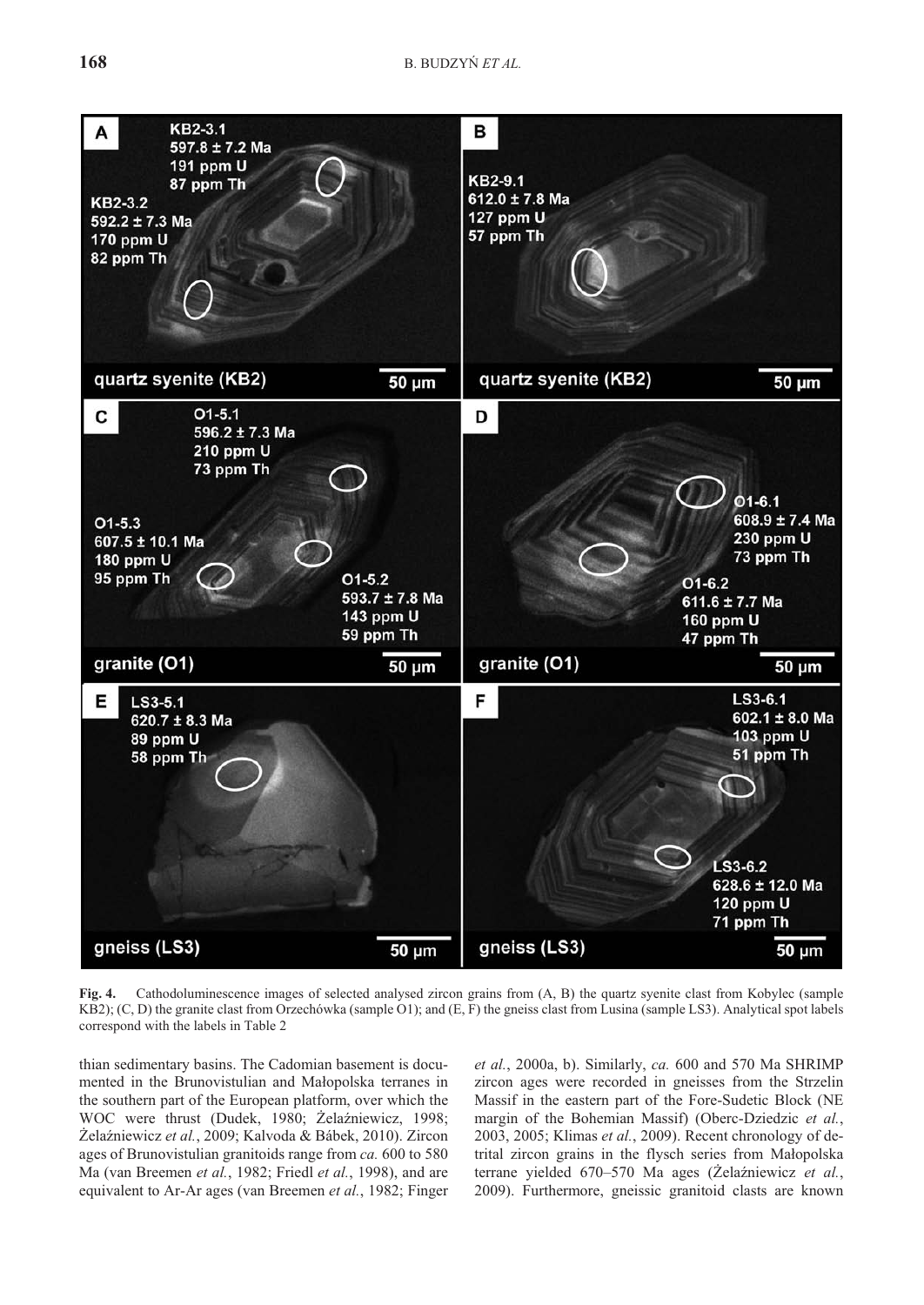from a Carboniferous olistostrome on the western margin of the Małopolska terrane (Unrug et al., 1999). Consequently, the zircon age from this study is consistent with previous geochronological results reported for the southern part of the European platform regions believed as linked to the northern source supplying Carpathian basins with clastic material.

The tectonic provenance can be concluded by correlation with previous studies discussing Neoproterozoic patterns in the Carpathians and adjacent regions (*e.g.*, Winchester, 2002; Munteanu & Tatu, 2003; Murphy *et al.*, 2004; Carrigan *et al.*, 2006; Rino *et al.*, 2008; Balintoni *et al.*, 2009, 2010, 2011; Meinhold *et al.*, 2009; Kalvoda & Bábek, 2010). The closest relation of our results can be compared to the volcanic arc granitoids of *ca*. 594 Ma age that were a protolith of the gneisses representing the Silesian Ridge (Budzyń et al., 2008, 2010). In the Central-West Carpathian basement, the *ca.* 607 Ma age of zircon from orthogneisses was interpreted as a record of Cadomian fragments from the Gondwana active continental margin (Putiš *et al.*, 2008). To the south, zircon ages of 600–590 Ma related to the extensive granitoid plutonism were reported within the Lainici-Paius terrane (South Carpathians, Romania) and interpreted as a record of the active margin of peri-Gondwanan continental fragment (Balintoni *et al.*, 2011). This leads to a conclusion that the presented zircon ages of *ca*. 610–600 Ma provide a record on the emplacement of the granitoids within the Gondwana active margin.

#### **Ac knowl edge ments**

Ryszard Kryza and Jarek Majka are acknowledged for their constructive reviews. Jerzy Żaba is acknowledged for editorial handling of the manuscript. This study was partially supported by the Jagiellonian University research funds (DS811 and BW) to B. Budzyń. M.A. Kusiak is a fellow of the Foundation for Polish Science (Homing Fellowship) and GO8 Fellow.

#### **REFERENCES**

- Andersen, T., 2005. Detrital zircons as tracers of sedimentary provenance: limiting conditions from statistics and numerical simulation. *Chemical Geology*, 216: 249-270
- Balintoni, I., Balica, C., Ducea, M. N., Chen, F., Hann, H. P. & Sabliovschi, V., 2009. Late Cambrian–Early Ordovician Gondwanan terranes in the Romanian Carpathians: A zircon U–Pb provenance study. *Gondwana Research*, 16: 119–133.
- Balintoni, I., Balica, C., Ducea, M. N., Hann, H. P. & Şabliovschi, V., 2010. The anatomy of a Gondwanan terrane: The Neoproterozoic–Ordovician basement of the pre-Alpine Sebeș–Lotru composite terrane (South Carpathians, Romania). *Gondwana Re search*, 17: 561–572.
- Balintoni, I., Balica, C., Ducea, M. N. & Stremțan, C., 2011. Peri-Amazonian, Avalonian-type and Ganderian-type terranes in the South Carpathians, Romania: The Danubian domain base ment. *Gond wana Re search*, 19: 945–957.
- Belousova, E. A., Griffen, W. L., O'Reilly, S. Y. & Fisher, N. I., 2002. Igneous zircon: trace element composition as an indicator of source rock type. *Contributions to Mineralogy and Pe-*



Fig. 5. Tera-Wasserburg concordia diagrams showing <sup>208</sup>Pbcorrected SHRIMP data from zircons of the following samples: the quartz syenite clast from Kobylec (sample KB2), the granite clast from Orzechówka (sample O1), and the gneiss clast from Lusina (sample LS3)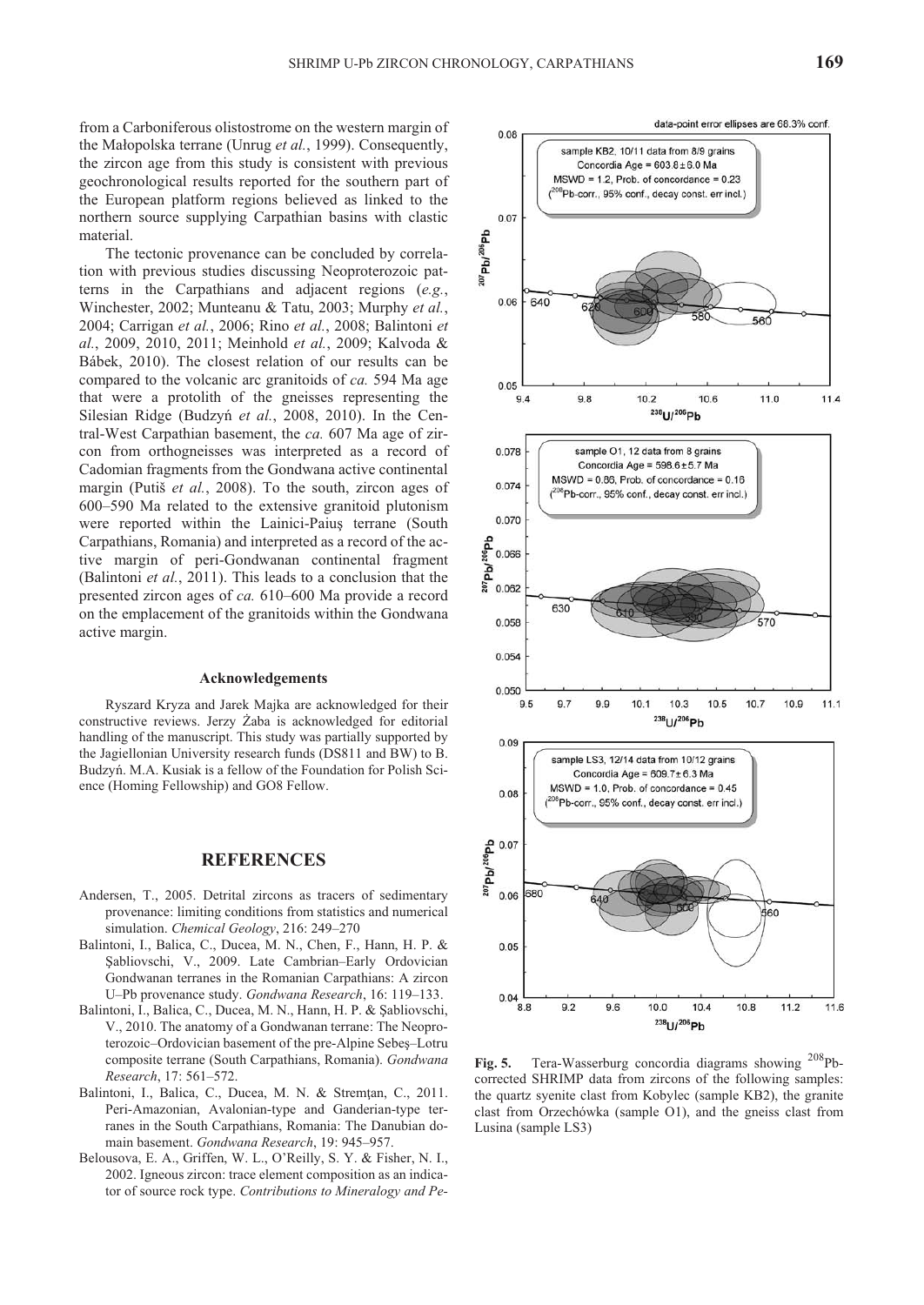*trol ogy*, 143: 602–622.

- Budzyñ, B., Konecny, P., Michalik, M., Malata, T. & Poprawa, P., 2006. U-Th-total Pb dating of primary and secondary monazite formation in gneiss and granulite clasts from the Silesian Unit (Western Outer Carpathians, Poland). *Geological Soci*ety of America Abstracts with Programs, 38, 7: 562.
- Budzyń, B., Hetherington, C. J., Williams, M. L., Jercinovic, M. J., Dumond, G. & Michalik, M., 2008. Application of electron probe microanalysis Th-U-total Pb geochronology to provenance studies of sedimentary rocks: An example from the Carpathian Flysch. *Chemical Geology*, 254: 148-163.
- Budzyń, B., Hetherington, C. J., Williams, M. L., Jercinovic, M. J. & Michalik, M., 2010. Fluid-mineral interactions and constraints on monazite alteration during metamorphism. *Mineral og i cal Mag a zine*, 74: 659–681.
- Budzyń, B., Harlov, D. E., Williams, M. L. & Jercinovic, M. J., 2011. Experimental determination of stability relations between monazite, fluorapatite, allanite, and REE-epidote as a function of pressure, temperature, and fluid composition. *Amer i can Min er al o gist*, 96: 1547–1567.
- Carrigan, Ch. W., Mukasa, S. B., Haydoutov, I. & Kolcheva, K., 2006. Neoproterozoic magmatism and Carboniferous highgrade metamorphism in the Sredna Gora Zone, Bulgaria: An extension of the Gondwana-derived Avalonian-Cadomian belt? Precambrian Research, 147: 404-416.
- Corfu, F., Hanchar, J. M., Hoskin, P. W. O. & Kinny, P., 2003. At las of Zircon Textures. In: Hanchar, J. M. & Hoskin, P. W. O. (eds), *Zircon. Reviews in Mineralogy and Geochemistry*, 53: 469–500.
- Dudek, A., 1980. The crystalline basement block of the Outer Carpathians in Moravia: Brunovistulicum. *Rozpravy Ceskoslovenské akademie vìd, Rada matematických a prírodních ved*, 90: 3–85.
- Fedo, C., Sircombe, K. N. & Rainbird, R. H., 2003. Detrital zircon analysis of the sedimentary record. In: Hanchar, J. M. & Hoskin, P. W. O. (eds), *Zircon. Reviews in Mineralogy and Geo chem is try*, 53: 277–303.
- Finger, F., Tichomirova, M., Pin, C. & Hanzl, P., 2000a. Relics of an early-Panafrican metabasite–metarhyolite formation in the Brno Massif, Moravia, Czech Republic. *International Journal of Earth Sciences*, 89: 328-335.
- Finger, F., Hanzl, P., Pin, C., Quadt, A. & Steyrer, H. P., 2000b. The Brunovistulicum: Avalonian Precambrian at the eastern end of the Variscides. In: Franke, W., Altherr, R., Haak, W., Oncken, O. & Tanner, D. (eds), Orogenic Processes: Quanti*fication and Modelling in the Variscan Belt of Central Europe. Geological Society of London, Special Publication,* 179: 103–112.
- Friedl, G., McNaughton, N. J., Fletcher, I. R. & Finger, F., 1998. New SHRIMP-zir con ages for orthogneisses from the southeastern part of the Bohemian massif (Lower Austria). *Acta Universitatis Carolinae, Geologica*, 42: 251–252.
- Hanžl, P., Schitter, F., Finger, F., Krejči, O., Buriánková, K. & Stránik, Z., 2000. Petrography, geochemistry and age of granitic pebbles from the Moravian part of the Carpathian Flysch. *Mineralogical Society of Poland – Special Papers*, 17: 156–158.
- Harlov, D. E. & Hetherington, C. J. 2010. Partial high-grade alteration of monazite using alkali-bearing fluids: Experiment and nature. *American Mineralogist*, 95: 1105–1108.
- Hoskin, P. W. O. & Ireland, T. R., 2000. Rare earth element chemistry of zircon and its use as a provenance indicator. *Geology*, 28: 627–630.
- Jercinovic, M. J. & Williams, M. L., 2005. Analytical perils (and progress) in electron microprobe trace element analysis ap-

plied to geochronology: Background acquisition, interferences, and Beam Irradiation Effects. *American Mineralogist*, 90: 526–246.

- Kalvoda, J. & Bábek, O., 2010. The Margins of Laurussia in Central and Southeast Europe and Southwest Asia. *Gondwana Re search*, 17: 526–545.
- Klimas, K., Kryza, R. & Fanning, M. F., 2009. Palaeo- to Mesoproterozoic inheritance and Ediacaran anatexis recorded in gneisses at the NE margin of the Bohemian Massif: SHRIMP zircon data from the Nowolesie gneiss, Fore-Sudetic Block (SW Poland). *Geologia Sudetica*, 41: 25-42.
- Koszarski, L. (*Ed.*), 1985. Geology of the Middle Carpathians and Carpathian Foredeep. Guide to Excursion 3. Carpatho-Balkan Geological Association, XIII Congress. Geological Institute, Kraków: 1–254.
- Kotas, A., 1982. Zarys budowy geologicznej Górnośląskiego Zagłębia Węglowego. (In Polish). In: Różkowski, A. & Ślósarz, J. (*eds*), *Przewodnik LIV Zjazdu Polskiego Towarzystwa Geologicznego*. Wydawnictwa Geologiczne, Warszawa: 45–72.
- Kotas, A., 1995. Lithostratigraphy and sedimentologic-paleogeographic development. Upper Silesia Coal Basin. In: Zdanowski, A. & ¯akowa, H. (*eds*), *The Car bon if er ous Sys tem in Po land*. *Prace Pañstwowego Instytutu Geologicznego*, 148: 124–134.
- Książkiewicz, M., 1931. Spostrzeżenia nad występowaniem otoczaków skał prakarpackich w Karpatach Wadowickich. (In Pol ish). *Rocznik Polskiego Towarzystwa Geologicznego*, 7: 319–329.
- Książkiewicz, M., 1965. Les cordillères dans les mers Crétacées et Paléogènes des Carpates du Nord. Bulletin de la Societé Géo*logique de France*, *7-e série*, 7: 443–455.
- Książkiewicz, M., 1972. Budowa geologiczna Polski, t. IV, Tektonika, cz. 3*. Karpaty*. (In Polish). Wydawnictwa Geologiczne, Warszawa, 228 pp.
- Książkiewicz, M., 1977. The tectonics of the Carpathians. In: Książkiewicz, M., Oberc, J. & Pożaryski, W. (eds), Geology *of Po land*, 6, *Tec ton ics*. Wydawnictwa Geologiczne, Warszawa: 476–608.
- Leszczyński, S. & Malik, K., 1996. Carbonates in flysch of the Polish Outer Carpathians. (In Polish, English abstract). *Przegl¹d Geologiczny*, 44: 151–158.
- Ludwig, K. R., 2001. SQUID: A user's manual. *Berkeley Geochron ol ogy Cen ter, Spe cial Pub li ca tion*, 2, 22 pp.
- Ludwig, K. R., 2003. User's manual for Isoplot 3.00: A geochronological toolkit for Microsoft Excel. *Berkeley Geochronology Center, Special Publication, 4, 71 pp.*
- Meinhold, G., Kostopoulos, D., Frei, D., Himmerkus, F. & Reischmann, T., 2009. U–Pb LASF-ICP-MS zircon geochronology of the Serbo-Macedonean Massif, Greece: palaeotectonic constraints for Gondwana-derived terranes in the Eastern Mediterranean. *International Journal of Earth Sciences (Geologische Rundschau)*, 99: 813–832.
- Michalik, M., Budzyñ, B. & Gehrels G., 2006. Cadomian granitoid clasts derived from the Silesian Ridge (results of the study of gneiss pebbles from Gródek at the Jezioro Rożnowskie Lake). *Mineralogia Polonica – Special Papers*, 29: 168– 171.
- Muntenau, M. & Tatu, M., 2003. The East-Carpathian Crystalline-Mesozoic Zone (Romania): Paleozoic Amalgamation of Gondwana- and East European Craton-derived Terranes. *Gondwana Re search*, 6: 185–196.
- Murphy, J. B., Pisarevsky, S. A., Nance, R. D. & Keppie, J. D., 2004. Neoproterozoic-Early Paleozoic evolution of peri-Gondwanan terranes: implications for Laurentia-Gondwana connections. *International Journal of Earth Sciences (Geo-*